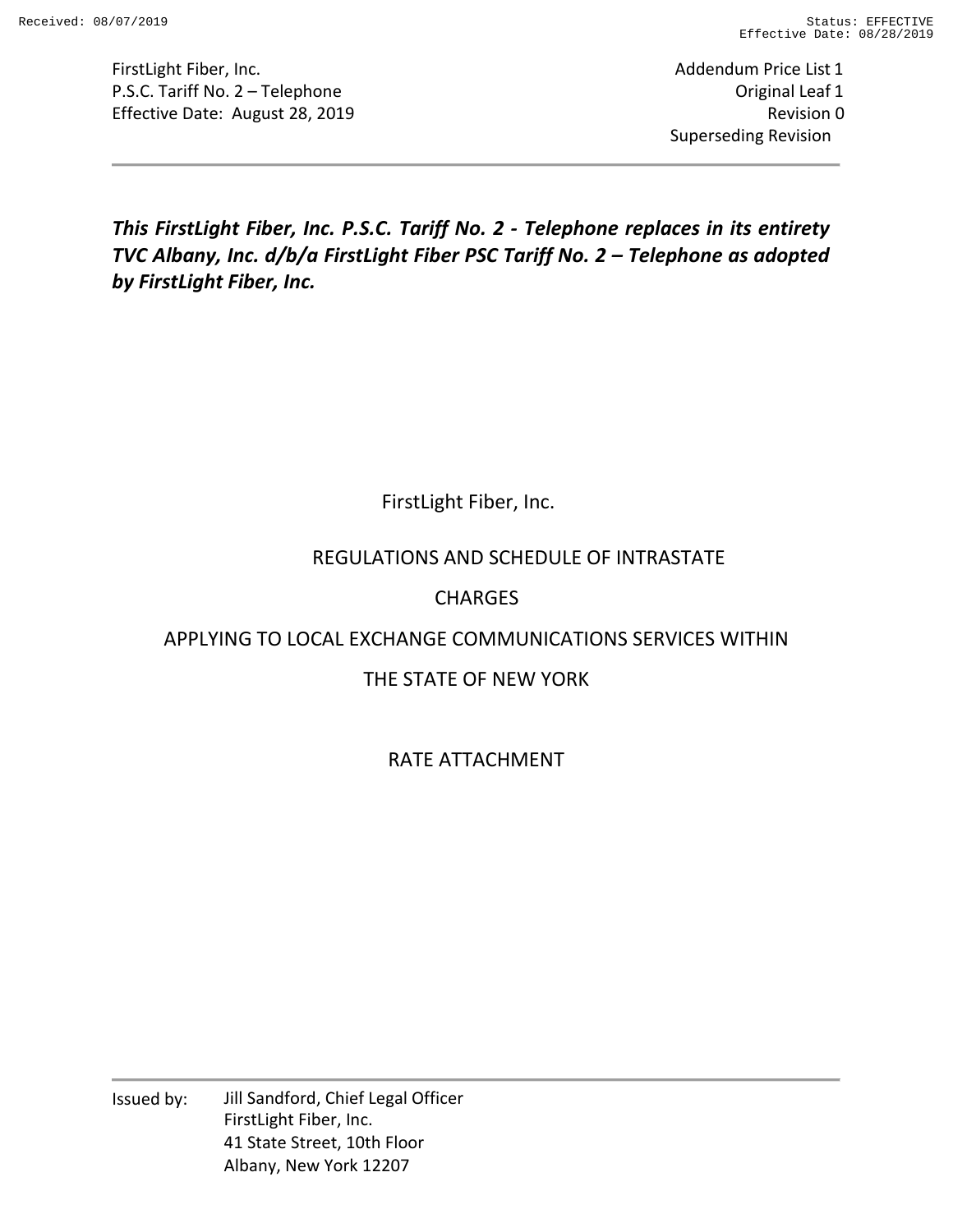Addendum Price List 1 Original Leaf 2 Revision 0 Superseding Revision

#### CURRENT RATES

Section 2 - Taxes, surcharges and fees shall apply as set out in Section 2.

Statement 1:

New York Gross Utility Tax rate not to exceed 3.52% of all charges

Statutory Gross Receipts are charged to the Customer at the rate established by the relevant city, county or state taxing authority.

#### Section 3 – Connection Charges

3.2 Restoral Charge

|     | Residence                             | \$50.00  |
|-----|---------------------------------------|----------|
|     | <b>Business</b>                       | \$100.00 |
| 3.3 | Moves, Adds, and Changes              |          |
|     | Residence Move – Per Order            | \$50.00  |
|     | Residence Add - Per Order             | \$50.00  |
|     | Residence Change - Per Order          | \$50.00  |
|     | Business Move $-1$ <sup>st</sup> Line | \$149.95 |
|     | Business Move - each additional       |          |
|     | Line on the same order                | \$50.95  |
|     | Business $Add - 1st$ Line             | \$149.95 |
|     | Business Add - each additional        |          |
|     | Line on the same order                | \$50.95  |
|     | Business Change - Per Order           | \$100.00 |
|     | Change PIC and/or LPIC - Per Line     | \$5.00   |
|     | Rewire Charge – Per Line              | \$30.00  |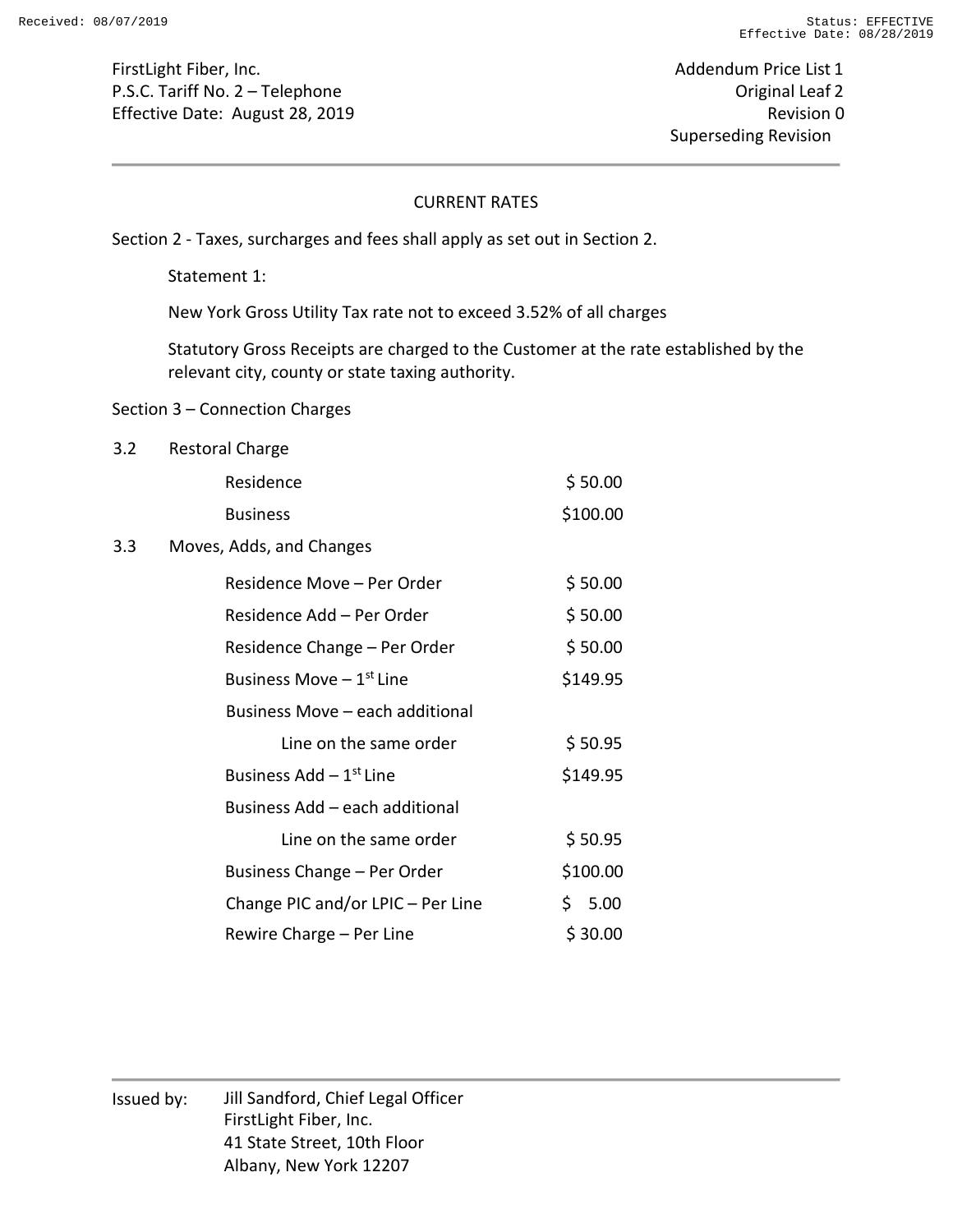Addendum Price List 1 Original Leaf 3 Revision 0 Superseding Revision

|  | Section 3 - Connection Charges (Cont'd) |  |  |
|--|-----------------------------------------|--|--|
|--|-----------------------------------------|--|--|

3.4.2 Trouble Isolation Charge

Residence or Business \$175.00 for first hour or portion thereof

Residence or Business \$ 75.00 for each additional half-hour or Portion thereof

3.6 Record Order Charge - Per Order \$50.00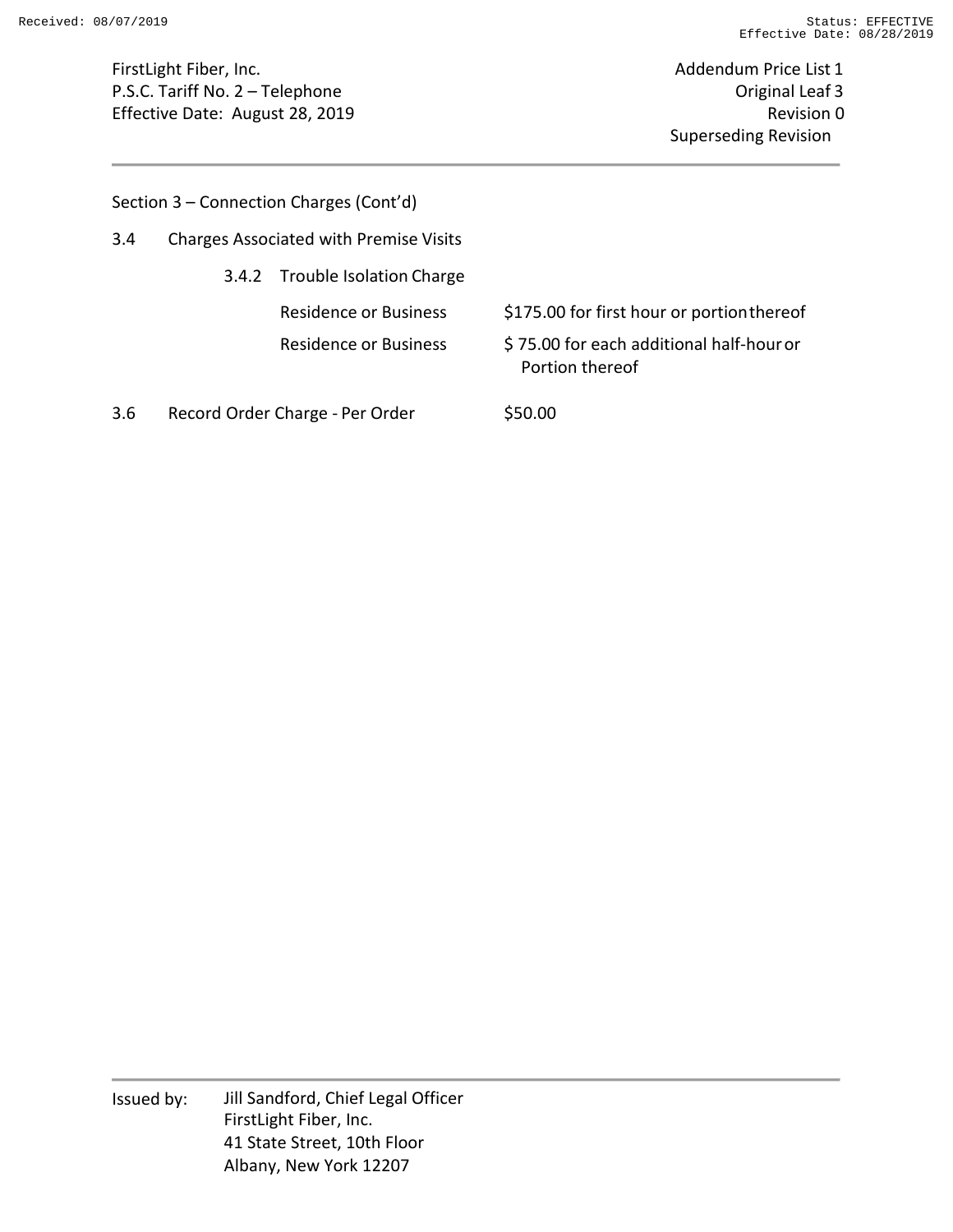Addendum Price List 1 Original Leaf 4 Revision 0 Superseding Revision

#### CURRENT RATES

#### Section 4 – Intralata Toll Usage

## 4.4 Call Charges

| 4.4.1 | <b>Usage Charges</b>                        |              |
|-------|---------------------------------------------|--------------|
|       | Residence                                   | \$0.049/min. |
|       | Business – with a less than three year term |              |
|       | service agreement                           | \$0.049/min. |
|       | Business – with a three year or longer      |              |
|       | term service agreement (all times           |              |
|       | and all mileage bands)                      | \$0.069/min. |
|       | Residence – Calling Card                    | \$0.99/min.  |
|       | Business – Calling Card                     | \$0.99/min.  |
| 4.4.2 | Per Call Service Charges                    |              |
|       | <b>Customer Dialed Calling Card</b>         | \$2.00       |
|       | Person-to-Person                            | \$4.50       |
|       | 3rd Number Billed                           | \$4.50       |
|       | All other Operator Assisted                 | \$4.50       |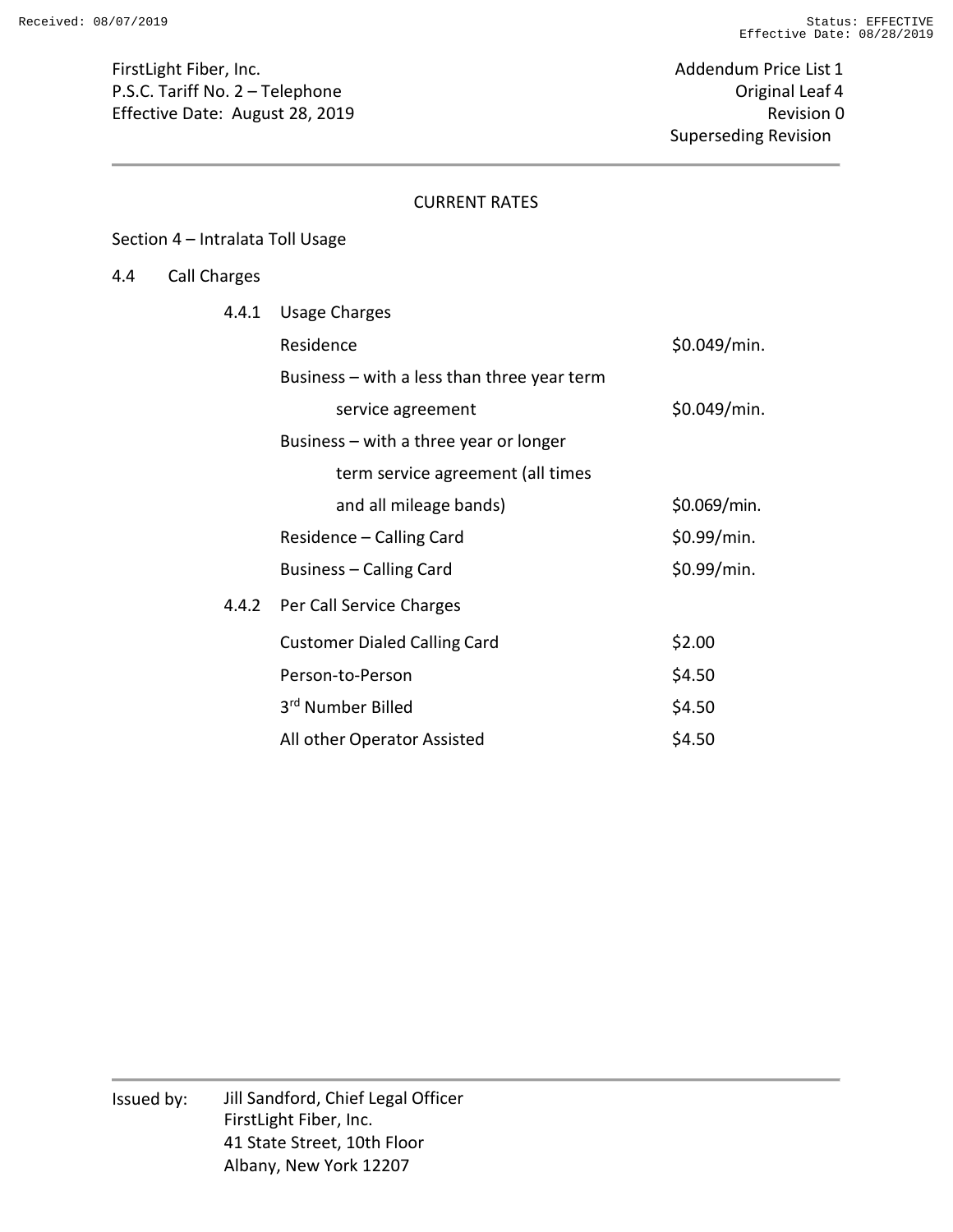Addendum Price List 1 Leaf 5 Revision 0 Superseding Revision

#### CURRENT RATES

#### Section 5 – Supplemental Service

#### 5.2 CLASS Features

|       | 5.2.3.2 Non-recurring Service Order Charge     | \$30.00   |                 |
|-------|------------------------------------------------|-----------|-----------------|
| 5.5.3 | <b>Busy Verification and Interrupt Service</b> |           |                 |
|       | Verification Charge, each request              | \$5.00    |                 |
|       | Interrupt Charge, each request                 | \$5.00    |                 |
| 5.7   | <b>Local Operator Service</b>                  |           |                 |
|       | Local Operator Assistance, per call            | \$3.50    |                 |
| 5.8   | <b>Voice Mail Service</b>                      |           |                 |
|       | 5.9.2 Recurring and Non-Recurring Charges      |           |                 |
|       |                                                | Residence | <b>Business</b> |
|       | Nonrecurring Charge, per mailbox               | \$40.00   | \$75.00         |
|       |                                                |           |                 |

Monthly Recurring Charge, per mailbox  $$12.45$  \$12.45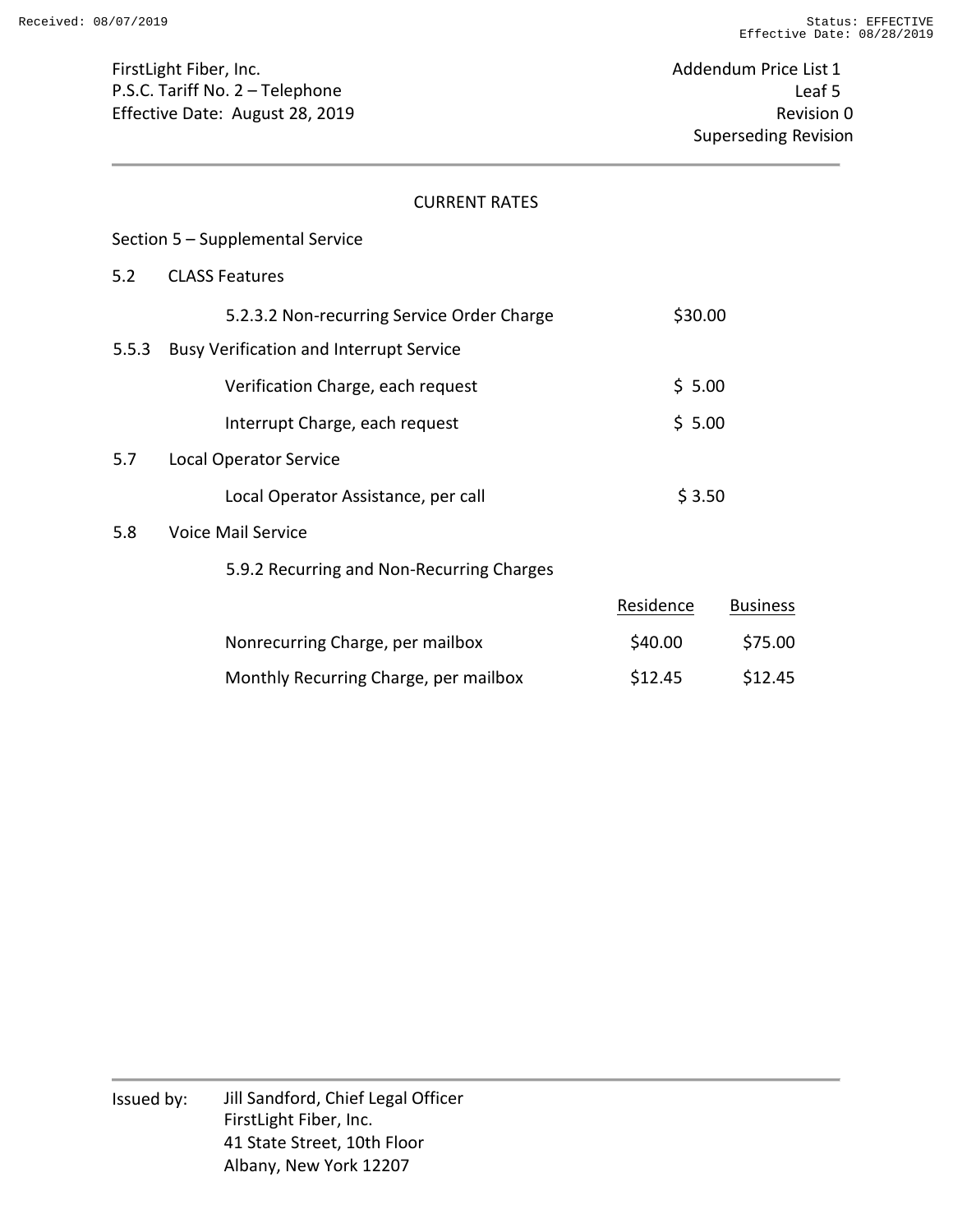Addendum Price List 1 Leaf 6 Revision 0 Superseding Revision

#### CURRENT RATES

#### Section 5 – Supplemental Services – (cont'd)

# 5.9.3 Blocking Service **No. 2.5 Setup Charge** Non-Recurring Setup Charge a. 900 and 700 Blocking -Residential \$10.00 -Business (up to 200 lines) \$10.00 b. 900, 976, and 700 Blocking -Residential \$10.00 -Business (up to 200 lines) \$10.00 c. Third Number Billed and Collect Call Restriction -Residential \$10.00 -Business (up to 200 lines)  $$10.00$ d. Toll Restriction -Residential \$10.00 -Business (up to 200 lines) \$10.00 e. Toll Restriction Plus -Residential \$10.00 -Business (up to 200 lines) \$10.00 f. Direct Inward Dialing Blocking (third party and collect call) -Initial Activation **\$50.00**

5.9.4 Pricing for Blocking Service for a business customer with more than 200 lines will be based on the cost incurred by the Company to provide the service.

-Subsequent Activation (per line) \$10.00

5.9.5 Connection Charges apply as specified in Section 3 of this tariff, except no charge to add or delete blocking features on a line during the first ten calendar days after installation of that line shall apply.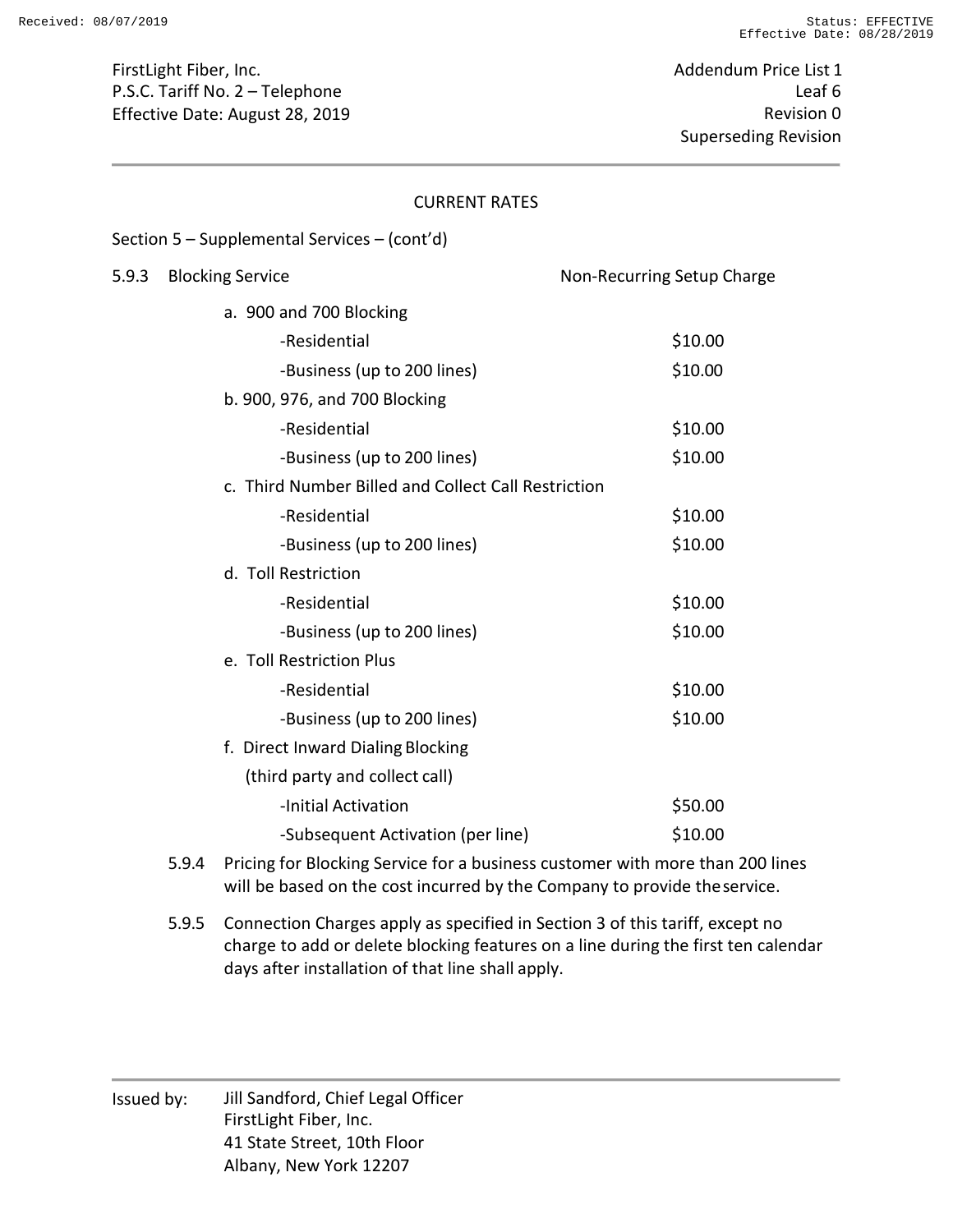Addendum Price List 1 Leaf 7 Revision 0 Superseding Revision

#### CURRENT RATES

#### Section 5 – Supplemental Services – (cont'd)

#### 5.12 Directory Listings

5.12.3 Rates and Charges

|                                       | <b>Business</b> | Residential |
|---------------------------------------|-----------------|-------------|
| <b>Standard Directory Listing</b>     | \$0.00          | \$0.00      |
| <b>Additional Standard Listing</b>    | \$5.00          | \$5.00      |
| Indented Listing                      | \$5.00          | \$5.00      |
| Captioned Listing                     | \$5.00          | N/A         |
| Alternative Telephone Number Listing: |                 |             |
| -One Directory Line                   | \$5.00          | \$5.00      |
| -More than One Directory Line         | \$5.50          | \$5.00      |
| <b>Cross Reference Listing</b>        | \$5.00          | \$5.00      |
| Non-Published Listing                 | \$5.00          | \$5.00      |
| Non-Listed Number                     | \$0.00          | \$0.00      |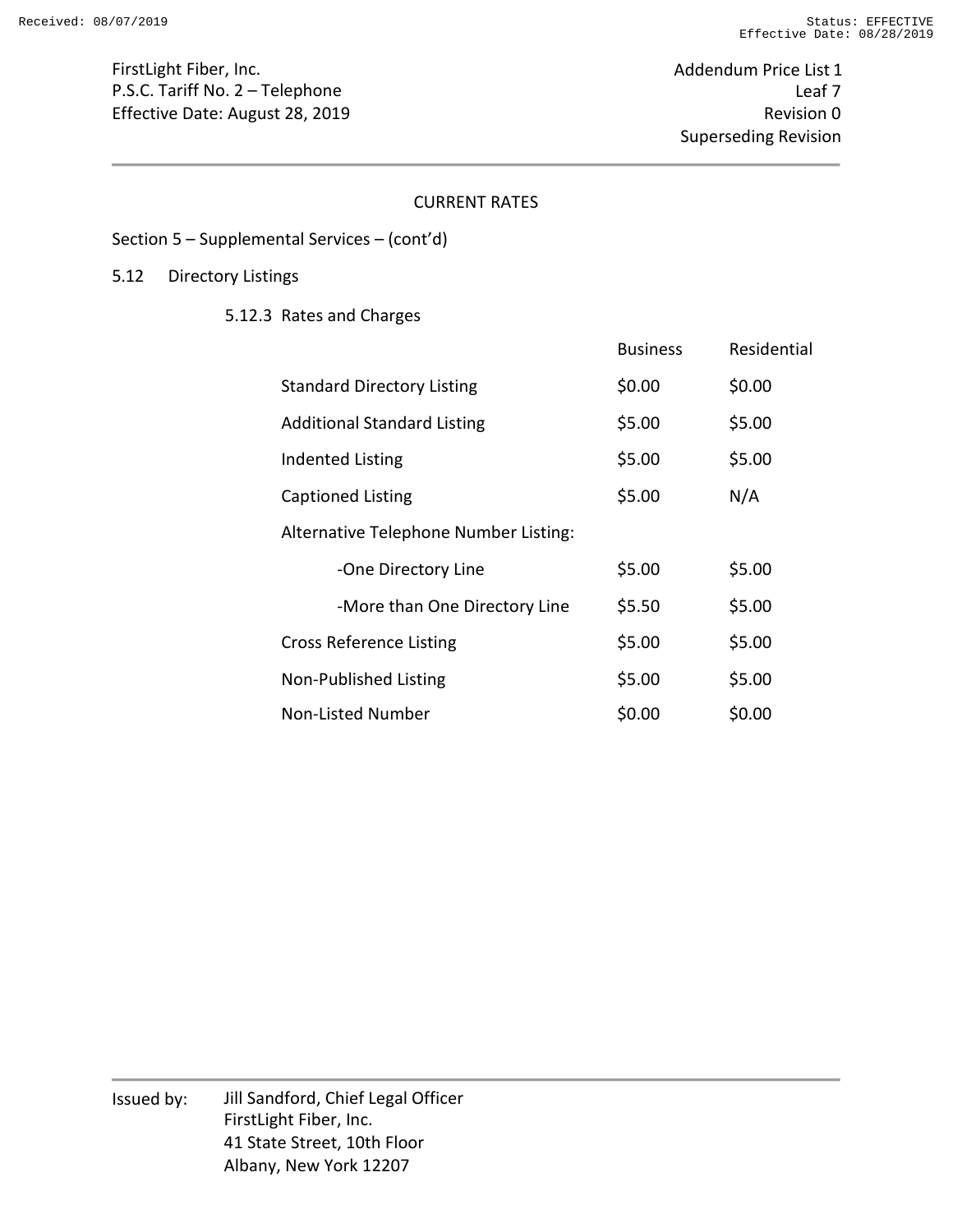Addendum Price List 1 Leaf 8 Revision 0 Superseding Revision

#### CURRENT RATES

#### Section 5 – Supplemental Services – (cont'd)

## 5.13 Local Usage Detail Reports

Paper

|            | Fixed Charge per Report                          |   | \$15.00  |
|------------|--------------------------------------------------|---|----------|
|            | Per sheet (front and back)                       | Ś | 0.40     |
| Electronic |                                                  |   |          |
|            | Fixed one time setup charge                      |   | \$100.00 |
|            | Monthly Report                                   |   |          |
|            | Average monthly local usage greater than \$1,000 |   | 50.00    |
|            | Average monthly local usage less than \$1,000    |   | \$100.00 |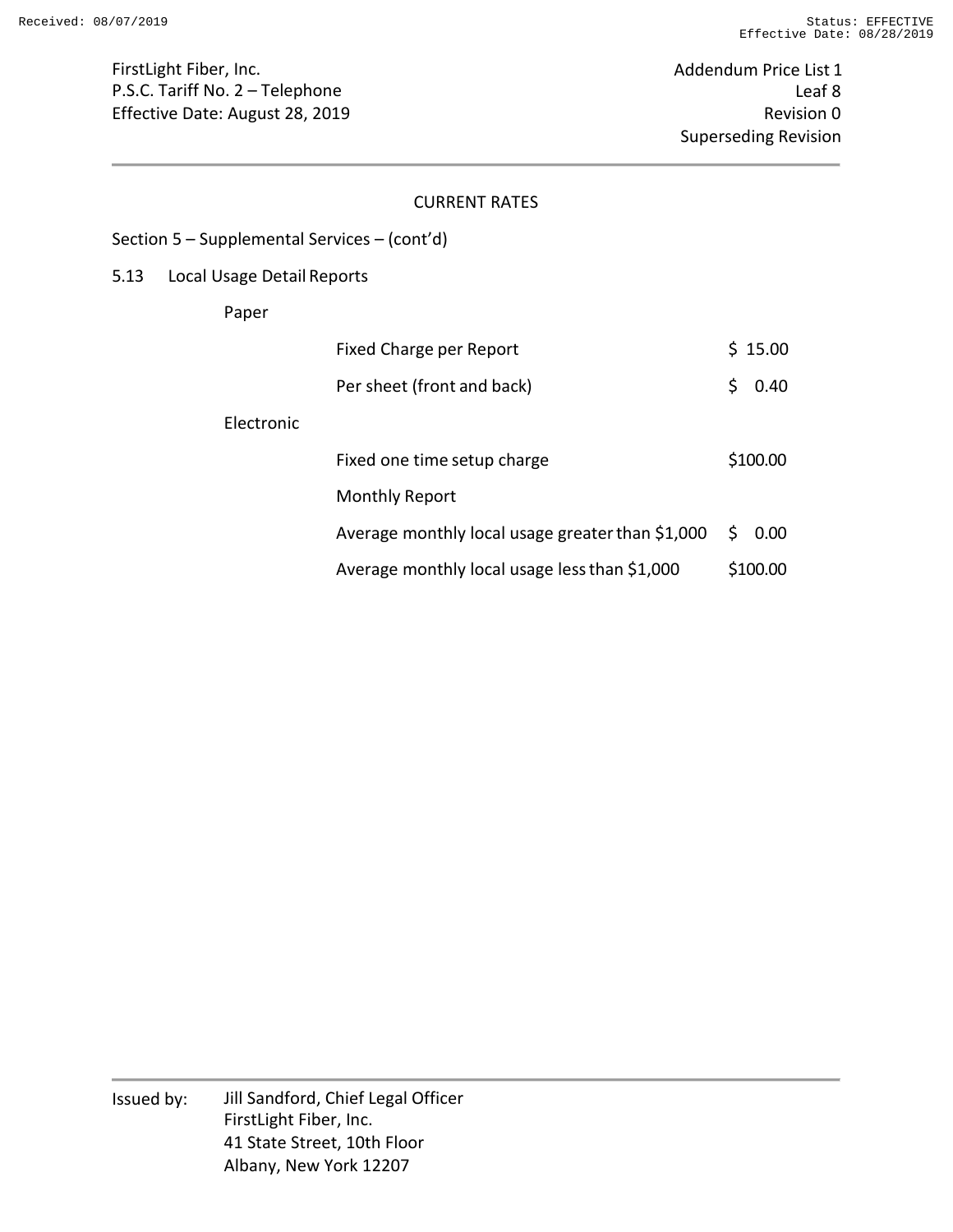Addendum Price List 1 Leaf 9 Revision 0 Superseding Revision

#### CURRENT RATES

|       | Section 6 - Residential Network Switched Services |            |
|-------|---------------------------------------------------|------------|
| 6.2.1 | <b>Flat Rate Service</b>                          |            |
|       | b. Nonrecurring Connection Charge                 |            |
|       | Existing Line being migrated                      | \$<br>0.00 |
|       | New Installation $-1$ <sup>st</sup> Line          | \$149.95   |
|       | New Installation - additional lines on same order | \$50.95    |
|       | <b>Monthly Recurring Charge</b>                   |            |
|       | Each Service Line                                 | \$23.95    |
|       | c. Custom Calling Features (per line, per month)  |            |
|       | Anonymous Call Reject - with Call ID              | \$<br>0.00 |
|       | Anonymous Call Reject - without Call ID           | \$<br>2.67 |
|       | Call Forward Busy                                 | \$<br>1.43 |
|       | Call Forward Busy and No Answer                   | \$<br>2.01 |
|       | <b>Call Forward No Answer</b>                     | \$<br>1.43 |
|       | <b>Call Forward Variable</b>                      | \$<br>3.80 |
|       | Call Return                                       | \$<br>3.12 |
|       | <b>Call Return Denial</b>                         | \$<br>0.00 |
|       | Call Trace                                        | \$<br>1.34 |
|       | <b>Call Trace Denial</b>                          | \$<br>0.00 |
|       | <b>Call Waiting</b>                               | \$<br>4.73 |
|       | Call Waiting ID                                   | \$<br>6.69 |
|       | Call Waiting ID with name                         | \$<br>7.13 |
|       | Caller ID                                         | \$<br>6.69 |
|       | Caller ID with Name                               | \$<br>7.13 |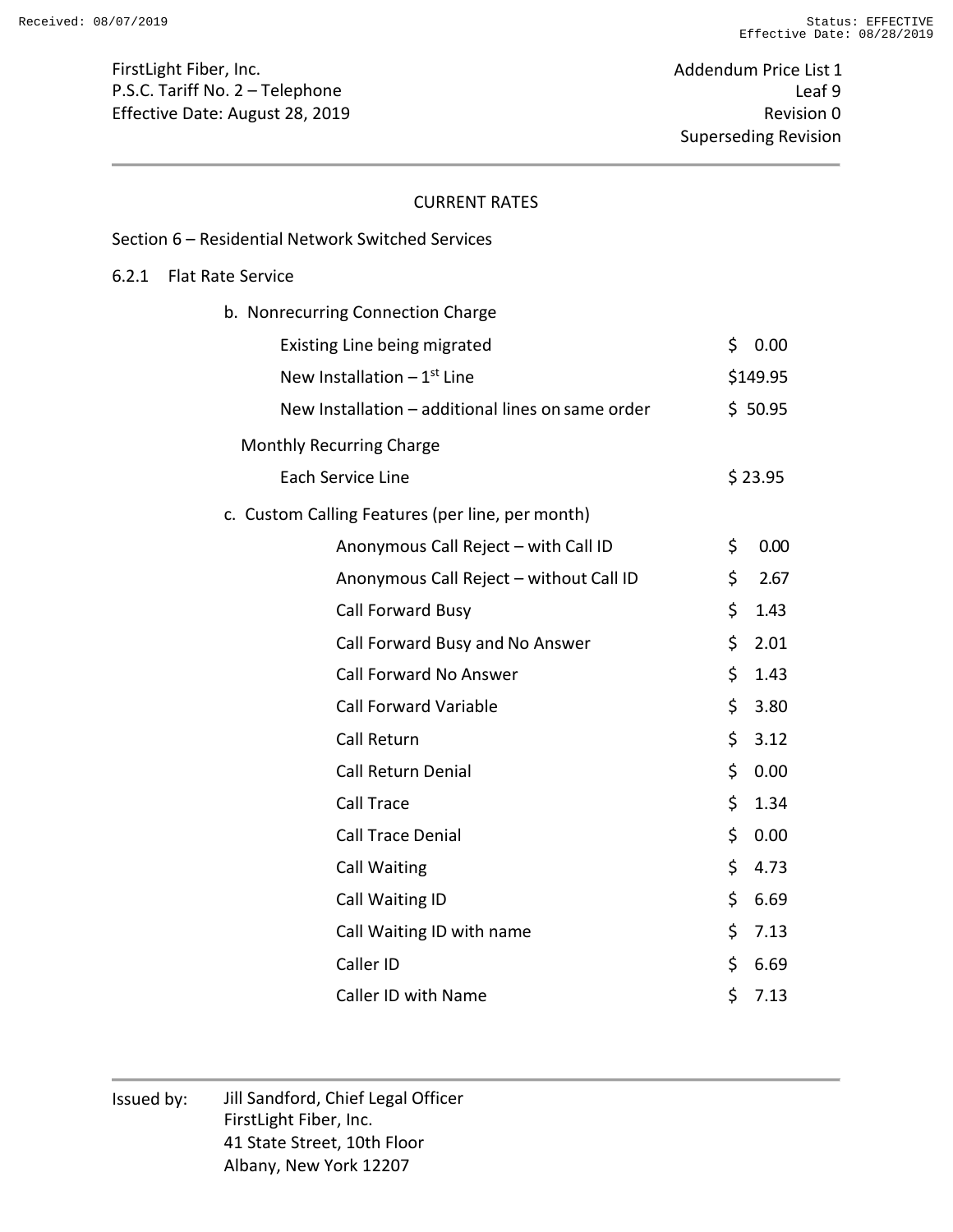Addendum Price List 1 Original Leaf 10 Revision 0 Superseding Revision

Section 6 – Residential Network Switched Services

#### 6.2.1 Flat Rate Service (cont'd)

| Distinctive Ring                   |   |      | \$  | 4.69    |
|------------------------------------|---|------|-----|---------|
| Distinctive Ring 2                 |   |      | \$. | 6.60    |
| <b>Repeat Dialing</b>              |   |      | \$. | 3.12    |
| <b>Repeat Dialing denial</b>       |   |      | \$. | 0.00    |
| Speed Dial - 30 Numbers            |   |      |     | \$5.71  |
| Speed Dial - 8 Numbers             |   |      | \$. | 3.80    |
| Three Way Calling                  |   |      | \$  | 3.80    |
| Ultra Forward                      |   |      | \$. | 1.78    |
| Voice Dialing 50                   |   |      | \$  | 4.91    |
| d. CLASS Features                  |   |      |     |         |
| Non-recurring Service Order Charge |   |      |     | \$30.00 |
| Per Use                            | Ś | 0.10 | \$  | 2.00    |
|                                    |   |      |     |         |

e. Other Charges

Taxes, surcharges and Fees shall apply as set out in Section 2.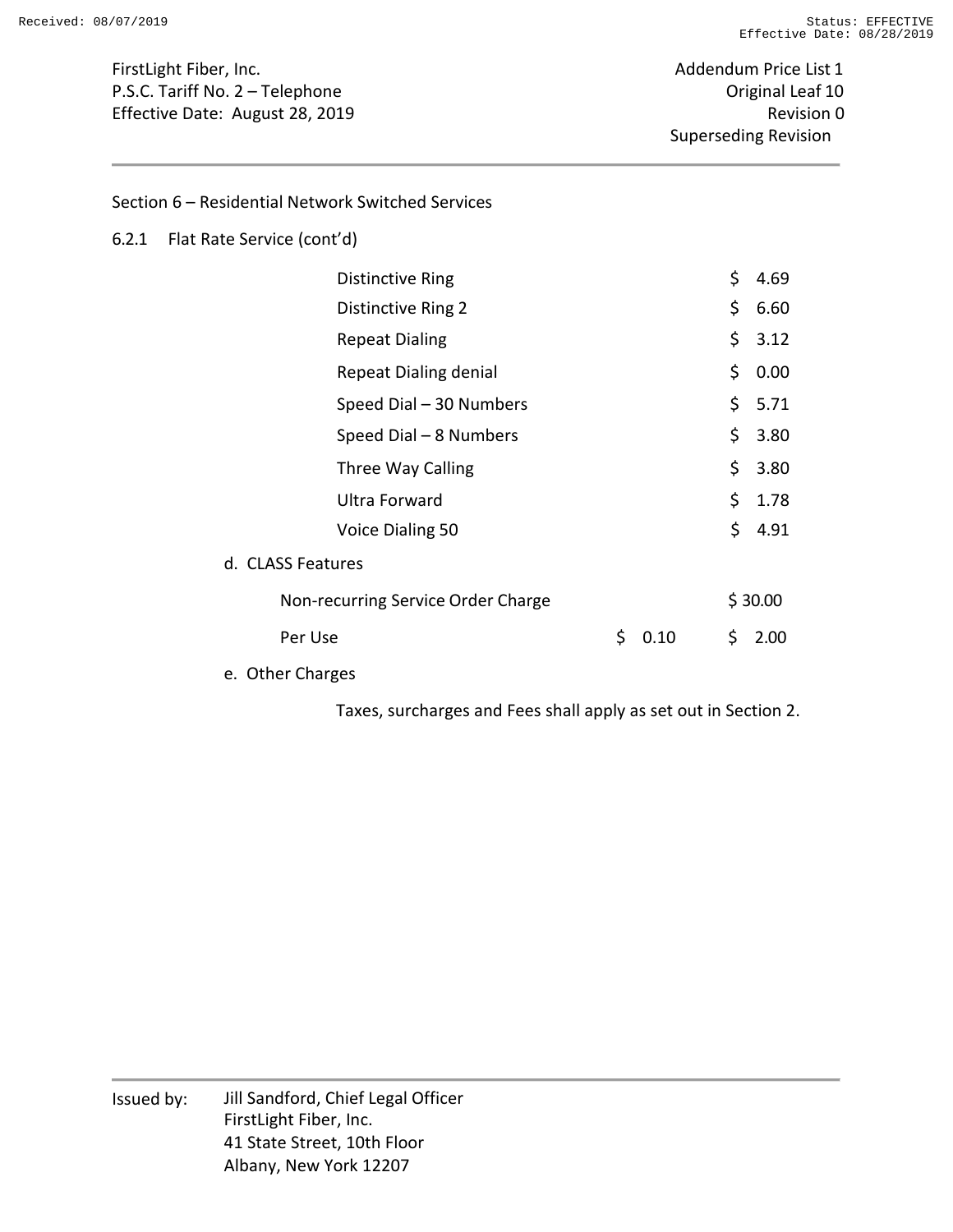#### 6.2.2 Message Rate Service

| 6.2.2.2 Nonrecurring Connection Charge                                                                                   |            |
|--------------------------------------------------------------------------------------------------------------------------|------------|
| Existing Line being migrated                                                                                             | \$<br>0.00 |
| New Installation $-1$ <sup>st</sup> Line                                                                                 | \$149.95   |
| Monthly Recurring Charge                                                                                                 |            |
| Each Service Line                                                                                                        | \$21.95    |
| Custom Calling Features (per line, per month) – Priced the same as shown<br>in section 6.2.1.2 (Custom Calling Features) |            |
| 6.2.2.3 Message Usage Charges                                                                                            |            |
| Per Minute of Use                                                                                                        | \$0.014    |
| 6.2.2.4 Other Charges                                                                                                    |            |

Taxes, surcharges and Fees shall apply as set out in Section 2.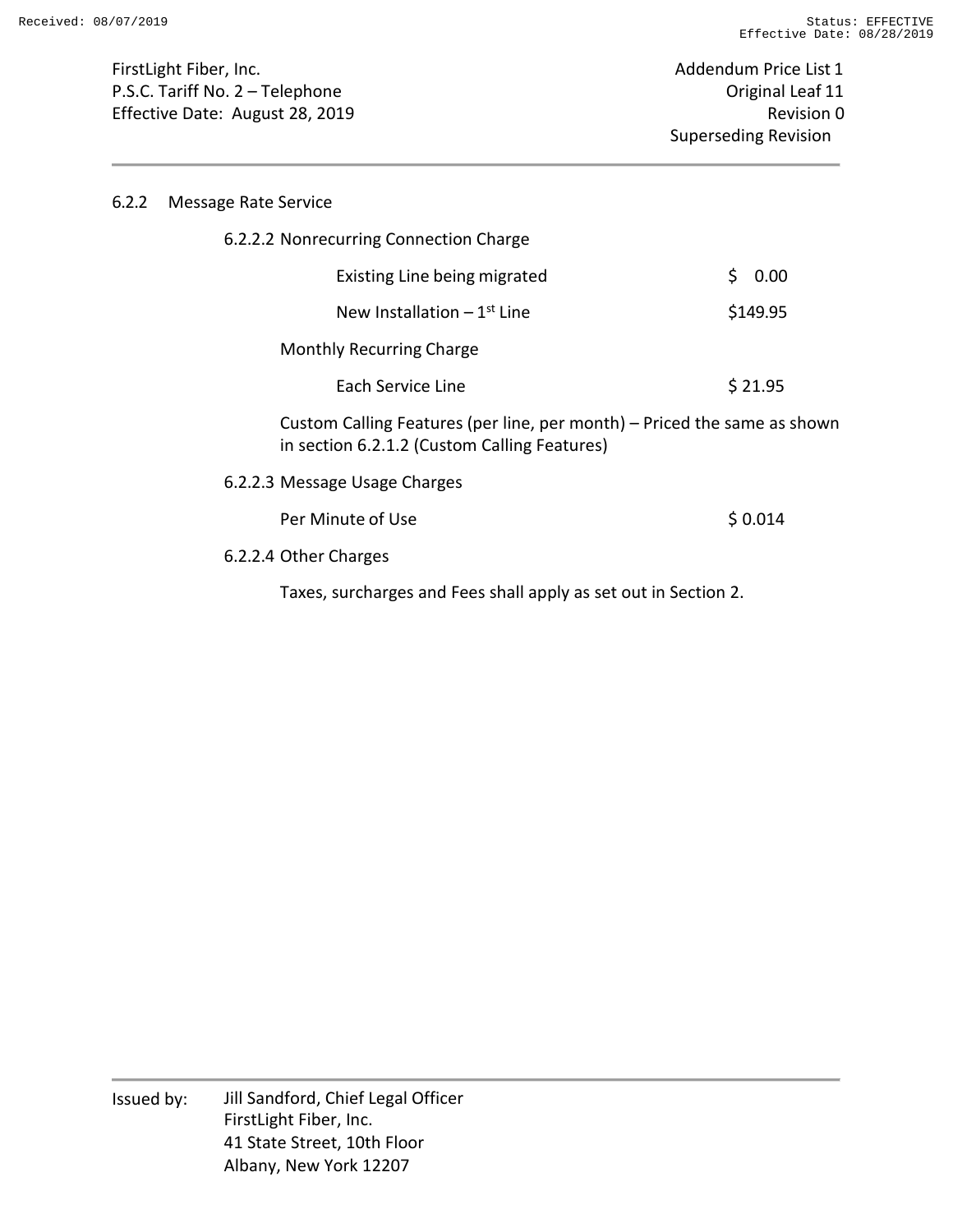Addendum Price List 1 Original Leaf 12 Revision 0 Superseding Revision

#### CURRENT RATES

#### Section 7 – Business Network Switched Services

#### 7.2.2 Basic Business Line Service

7.2.2.2 Message Rate Basic Business Line Service

Recurring and Nonrecurring Charges

Nonrecurring Connection Charges  $\star$ :

| -New Line (1 <sup>st</sup> Line)                              | \$149.95 |
|---------------------------------------------------------------|----------|
| -New Line (2 <sup>nd</sup> and subsequent line on same order) | \$50.95  |
| -Existing Line/Number being migrated                          |          |
| (1 <sup>st</sup> Line)                                        | \$149.95 |

| $\sim$ |                                              |         |
|--------|----------------------------------------------|---------|
|        |                                              |         |
|        | $(2^{nd}$ and subsequent line on same order) | \$50.95 |

 $\star$  Nonrecurring connection charges are waived if a 3 year or longer Term agreement is signed. In case of a move or reinstallation of the same lines during that term, all connection charges shall apply.

Monthly Recurring Charges:

-Each Base Service Line (with a less than 3 year term agreement)

\$ 11.95

-Each Base Service Line (with a 3 year or longer term agreement)

\$ 10.95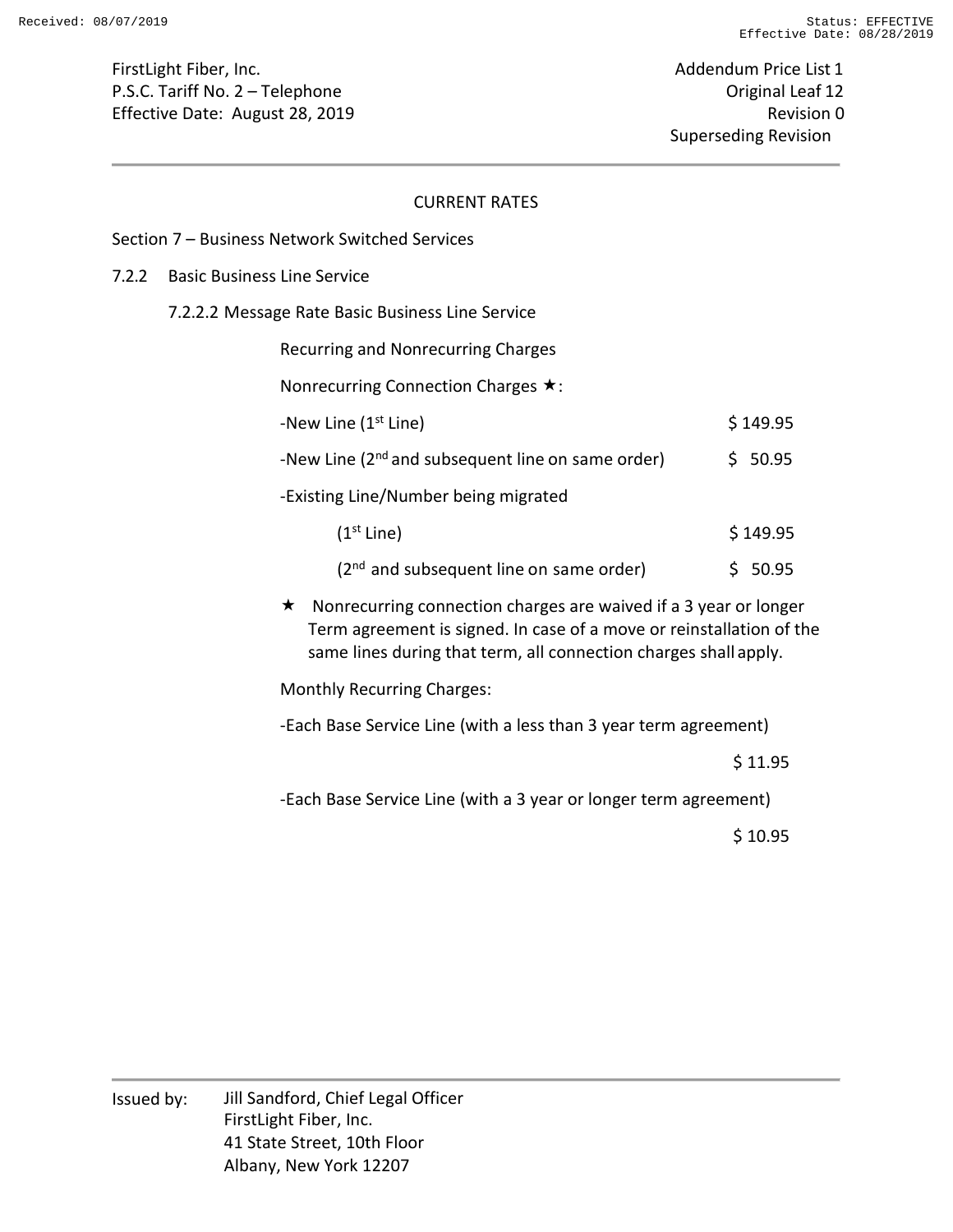Addendum Price List 1 Original Leaf 13 Revision 0 Superseding Revision

#### CURRENT RATES

#### Section 7 – Business Network Switched Services (cont'd)

# 7.2.2 Basic Business Line Service (cont'd)

7.2.2.2 Message Rate Basic Business Line Service (cont'd)

Custom Calling Features (per line, per month):

| <b>Account Codes</b>                    | \$0.00  |
|-----------------------------------------|---------|
| Anonymous Call Reject - without Call ID | \$4.02  |
| Anonymous Call Reject - with Call ID    | \$0.00  |
| Call Forward Busy                       | \$2.95  |
| Call Forward Busy and No Answer         | \$4.24  |
| <b>Call Forward No Answer</b>           | \$2.67  |
| <b>Call Forward Variable</b>            | \$5.56  |
| <b>Call Return</b>                      | \$4.02  |
| <b>Call Return Denial</b>               | \$0.00  |
| Call Trace                              | \$1.34  |
| <b>Call Trace Denial</b>                | \$0.00  |
| <b>Call Waiting</b>                     | \$10.42 |
| Call Waiting ID                         | \$7.58  |
| Call Waiting ID with name               | \$8.47  |
| Caller ID                               | \$7.58  |
| <b>Caller ID with Name</b>              | \$8.47  |
| <b>Distinctive Ring</b>                 | \$6.71  |
| Distinctive Ring 2                      | \$9.71  |
| Internal Billing Number (IBN)           | \$1.00  |
| <b>Repeat Dialing</b>                   | \$4.02  |
| <b>Repeat Dialing Denial</b>            | \$0.00  |
| <b>Selective Number Service</b>         | \$5.56  |
| Speed Dial - 30 Numbers                 | \$9.25  |
| Speed Dial - 8 Numbers                  | \$5.56  |
| Three Way Calling                       | \$5.56  |
| <b>Ultra Forward</b>                    | \$2.23  |
| Voice Dialing 50                        | \$8.91  |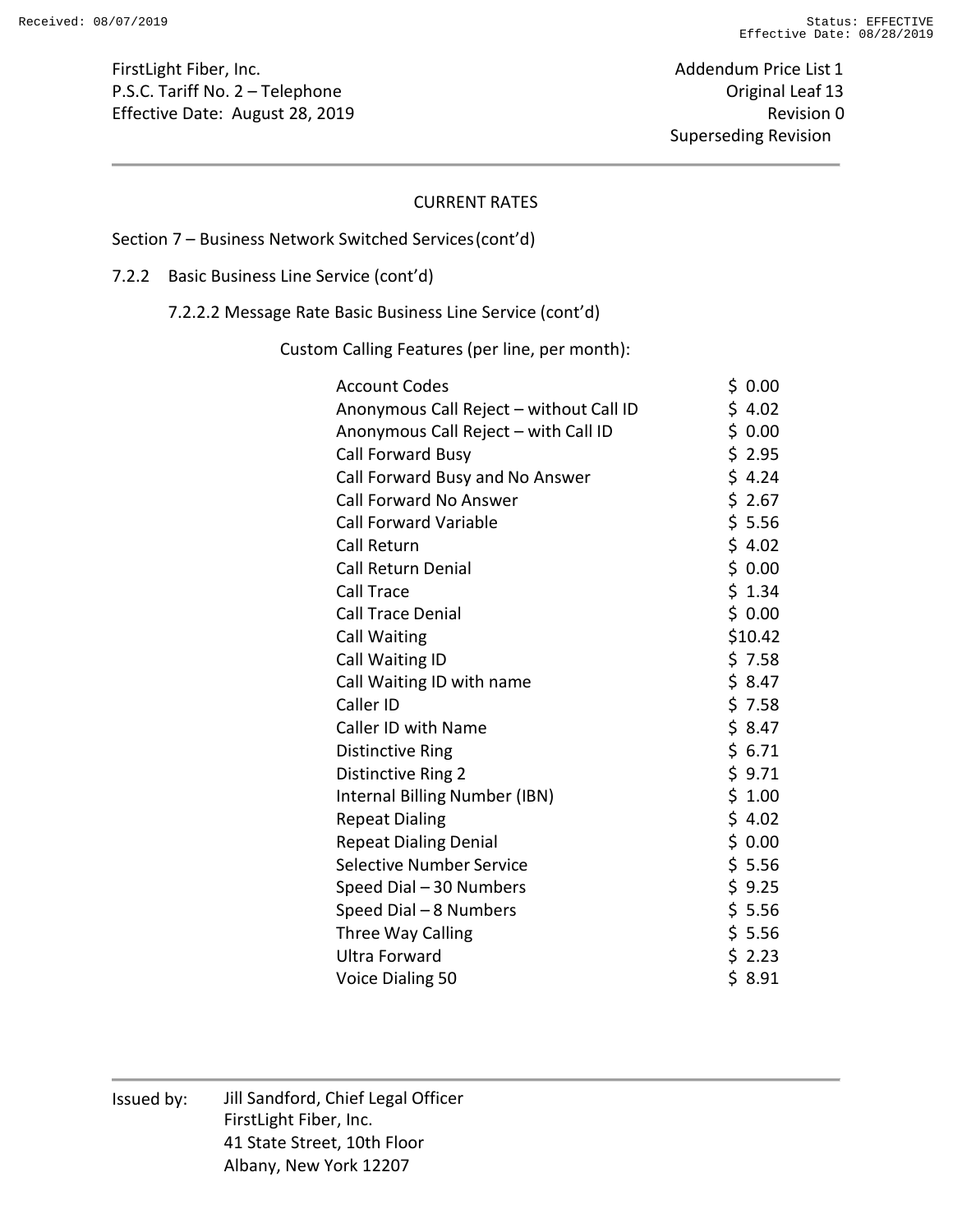Addendum Price List 1 Leaf 14 Revision 0 Superseding Revision

#### CURRENT RATES

|       | Section 7 – Business Network Switched Services (cont'd) |              |     |           |
|-------|---------------------------------------------------------|--------------|-----|-----------|
| 7.2.2 | Basic Business Line Service (cont'd)                    |              |     |           |
|       | 7.2.2.3 Message Usage Charges                           |              |     |           |
|       | For each minute of use                                  |              | \$  | 0.014     |
|       | 7.2.3.3 Rates and Charges                               |              |     |           |
|       | <b>Rate Element</b>                                     | Nonrecurring |     | Recurring |
|       | <b>Dedicated Transport Facility</b>                     |              |     |           |
|       | (served by an on-net C.O.)                              | \$495.00     |     | \$50.00   |
|       | (served by an off-net C.O.)                             | \$495.00     |     | \$150.00  |
|       | <b>Digital Voice Channels</b>                           |              |     |           |
|       | (less than 3 year term agreement)                       | \$0.00       | \$. | 9.00      |
|       | (3 year or longer term agreement)                       | \$0.00       | \$  | 8.00      |
|       | DID, DOD, or Combination Trunks                         |              |     |           |
|       | (each channel)                                          | \$<br>0.00   |     | \$22.20   |
|       | <b>DID Number Blocks</b>                                |              |     |           |
|       | (1 <sup>st</sup> block – 20 numbers)                    | \$<br>0.00   | \$. | 5.00      |
|       | (ea. Additional block – 10 numbers) \$                  | 0.00         | \$  | 2.50      |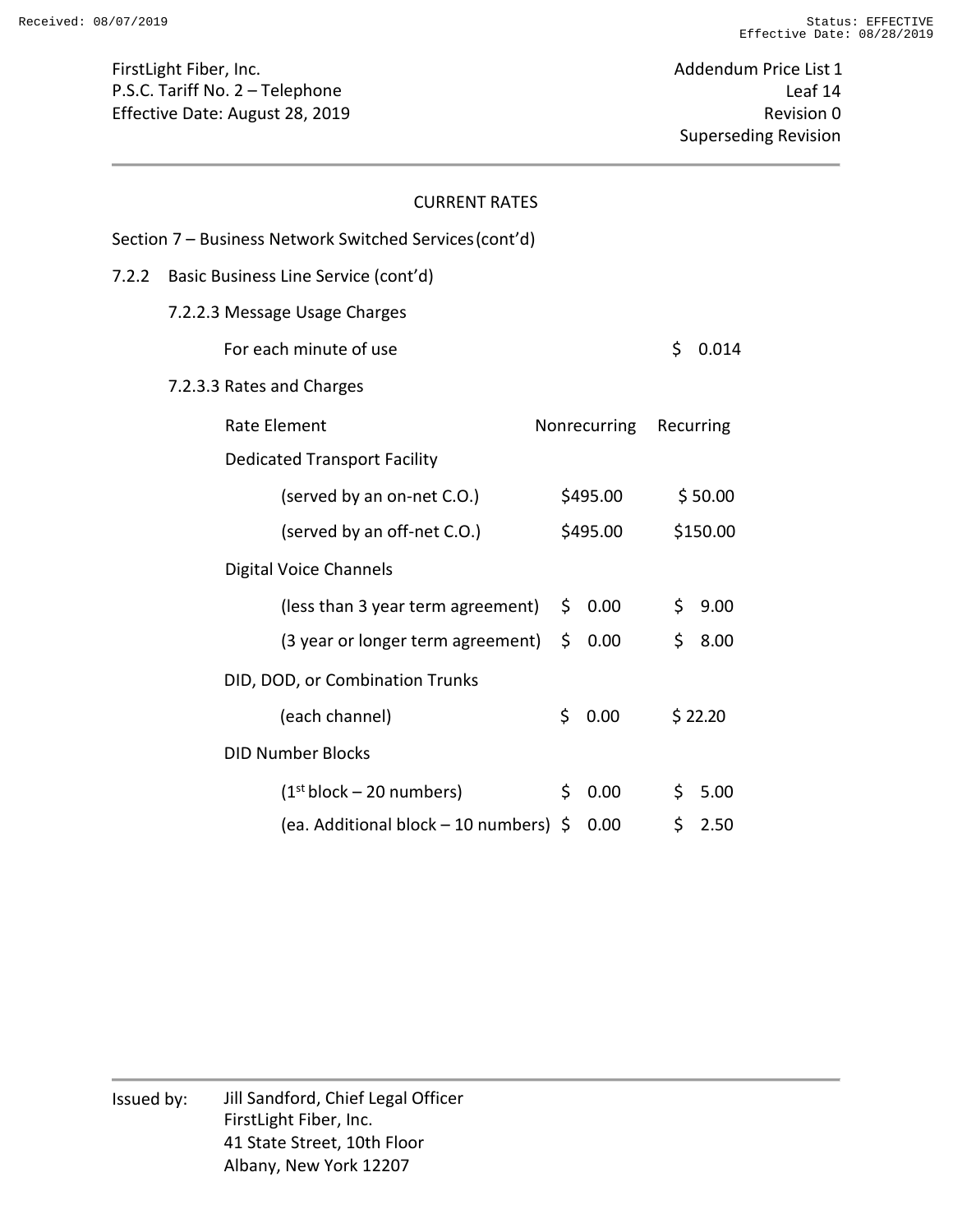Addendum Price List 1 Original Leaf 15 Revision 0 Superseding Revision

#### CURRENT RATES

# Section 7 – Business Network Switched Services (cont'd)

## 7.2.2 Basic Business Line Service (cont'd)

Custom Calling Features (per line/channel, per month):

| <b>Account Codes</b>                 | \$ 0.00     |
|--------------------------------------|-------------|
| Anonymous Call Reject – without Call | $ID$ \$4.02 |
| Anonymous Call Reject - with Call ID | \$0.00      |
| Call Forward Busy                    | \$2.95      |
| Call Forward Busy and No Answer      | \$4.24      |
| <b>Call Forward No Answer</b>        | \$ 2.67     |
| <b>Call Forward Variable</b>         | \$5.56      |
| Call Return                          | \$4.02      |
| <b>Call Return Denial</b>            | \$0.00      |
| Call Trace                           | \$1.34      |
| <b>Call Trace Denial</b>             | \$0.00      |
| Call Waiting                         | \$10.42     |
| Call Waiting ID                      | \$ 7.58     |
| Call Waiting ID with name            | \$ 8.47     |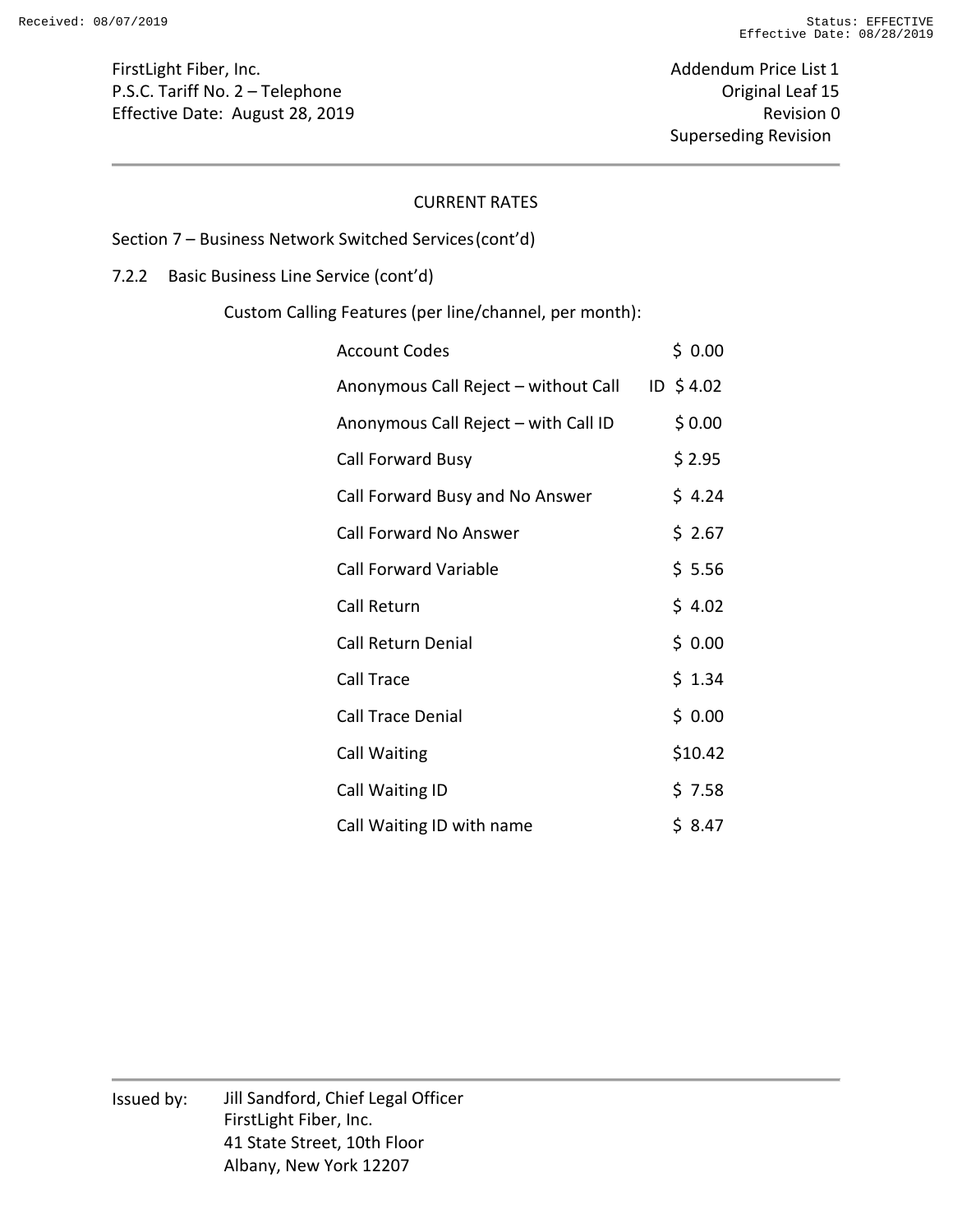Addendum Price List 1 Original Leaf 16 Revision 0 Superseding Revision

#### CURRENT RATES

Section 7 – Business Network Switched Services (cont'd)

7.2.3 Digital Multi-Function T1 Service (MSDT) (cont'd)

7.2.3.3 Rates and Charges (cont'd)

Custom Calling Features (per line/channel, per month) (cont'd):

| Caller ID                                                      | \$7.58  |
|----------------------------------------------------------------|---------|
| Caller ID with Name                                            | \$8.47  |
| <b>Distinctive Ring</b>                                        | \$6.71  |
| <b>Distinctive Ring 2</b>                                      | \$9.71  |
| Internal Billing Number (IBN)                                  | \$1.00  |
| <b>Repeat Dialing</b>                                          | \$4.02  |
| <b>Repeat Dialing Denial</b>                                   | \$0.00  |
| <b>Selective Number Service</b>                                | \$5.56  |
| Speed Dial - 30 Numbers                                        | \$9.25  |
| Speed Dial - 8 Numbers                                         | \$5.56  |
| Three Way Calling                                              | \$5.56  |
| Ultra Forward                                                  | \$2.23  |
| Voice Dialing 50                                               | \$8.91  |
| <b>Other Charges</b>                                           |         |
| Message Usage Charges                                          |         |
| For each minute of use                                         | \$0.014 |
| Taxes, surcharges and Fees shall apply as set out in Section2. |         |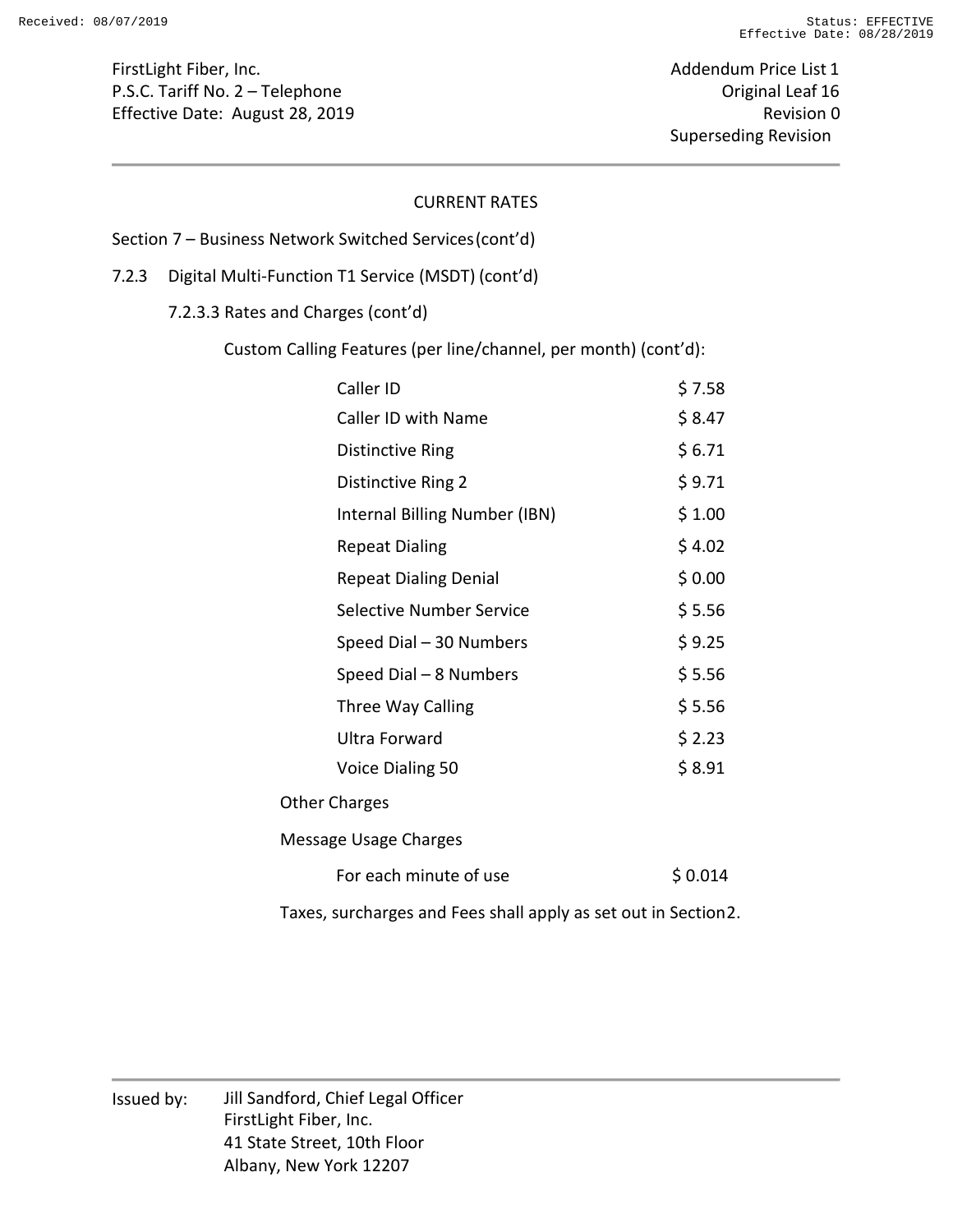## Section 7 – Business Network Switched Services (cont'd)

#### 7.2.4 Digital Trunk Service

## 7.2.4.2 Recurring and Nonrecurring Charges

| Rate Element<br>Nonrecurring Recurring                                      |          |              |           |              |  |
|-----------------------------------------------------------------------------|----------|--------------|-----------|--------------|--|
| Dedicated Transport Facility (DTF)                                          |          |              |           |              |  |
| (served by an on-net C.O.)                                                  |          | \$495.00     |           | \$300.00     |  |
| (served by an off-net C.O.)                                                 |          | \$495.00     |           | \$450.00     |  |
| <b>DID Number Blocks</b>                                                    |          |              |           |              |  |
| (1 <sup>st</sup> block – 20 numbers)<br>(ea. Additional block - 10 numbers) | \$<br>\$ | 0.00<br>0.00 | \$.<br>\$ | 5.00<br>2.50 |  |
| Custom Calling Features (per line/channel, per month):                      |          |              |           |              |  |
| <b>Account Codes</b>                                                        |          | \$0.00       |           |              |  |
| Anonymous Call Reject - without Call                                        |          | ID \$4.02    |           |              |  |
| Anonymous Call Reject - with Call ID                                        |          | \$0.00       |           |              |  |
| Call Forward Busy                                                           |          | \$2.95       |           |              |  |
| Call Forward Busy and No Answer                                             |          | \$4.24       |           |              |  |
| <b>Call Forward No Answer</b>                                               |          | \$2.67       |           |              |  |
| <b>Call Forward Variable</b>                                                |          | \$5.56       |           |              |  |
| Call Return                                                                 |          | \$4.02       |           |              |  |
| <b>Call Return Denial</b>                                                   |          | \$0.00       |           |              |  |
| Call Trace                                                                  |          | \$1.34       |           |              |  |
| <b>Call Trace Denial</b>                                                    |          | \$0.00       |           |              |  |
| <b>Call Waiting</b>                                                         |          | \$10.42      |           |              |  |
| Call Waiting ID                                                             |          | \$7.58       |           |              |  |
| Call Waiting ID with name                                                   |          | \$8.47       |           |              |  |
| Caller ID                                                                   |          | \$7.58       |           |              |  |
| Caller ID with Name                                                         |          | \$8.47       |           |              |  |
| <b>Distinctive Ring</b>                                                     |          | \$6.71       |           |              |  |
| <b>Distinctive Ring 2</b>                                                   |          | \$9.71       |           |              |  |
| Internal Billing Number (IBN)                                               |          | \$1.00       |           |              |  |
| <b>Repeat Dialing</b>                                                       |          | \$4.02       |           |              |  |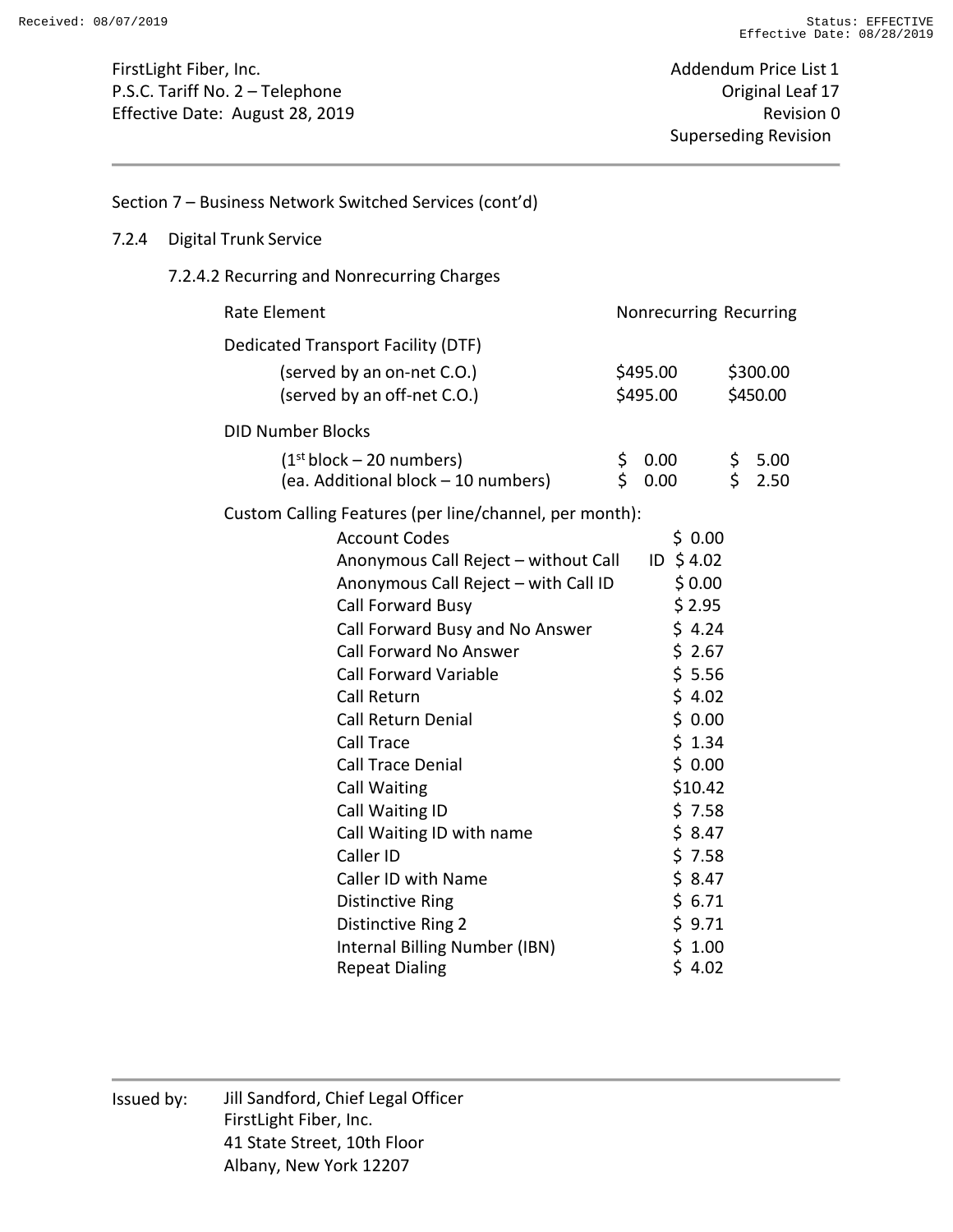Addendum Price List 1 Original Leaf 18 Revision 0 Superseding Revision

#### CURRENT RATES

#### Section 7 – Business Network Switched Services (cont'd)

#### 7.2.4 Digital Trunk Service (cont'd)

7.2.4.2 Recurring and Nonrecurring Charges (cont'd)

Custom Calling Features (per line/channel, per month) (cont'd):

| <b>Repeat Dialing Denial</b>    | \$0.00 |
|---------------------------------|--------|
| <b>Selective Number Service</b> | \$5.56 |
| Speed Dial - 30 Numbers         | \$9.25 |
| Speed Dial - 8 Numbers          | \$5.56 |
| Three Way Calling               | \$5.56 |
| <b>Ultra Forward</b>            | \$2.23 |
| Voice Dialing 50                | \$8.91 |

Other Charges

Message Usage Charges (DOD/Combination Trunk(s)

| For each minute of use | \$0.014 |
|------------------------|---------|
|------------------------|---------|

Taxes, surcharges and Fees shall apply as set out in Section 2.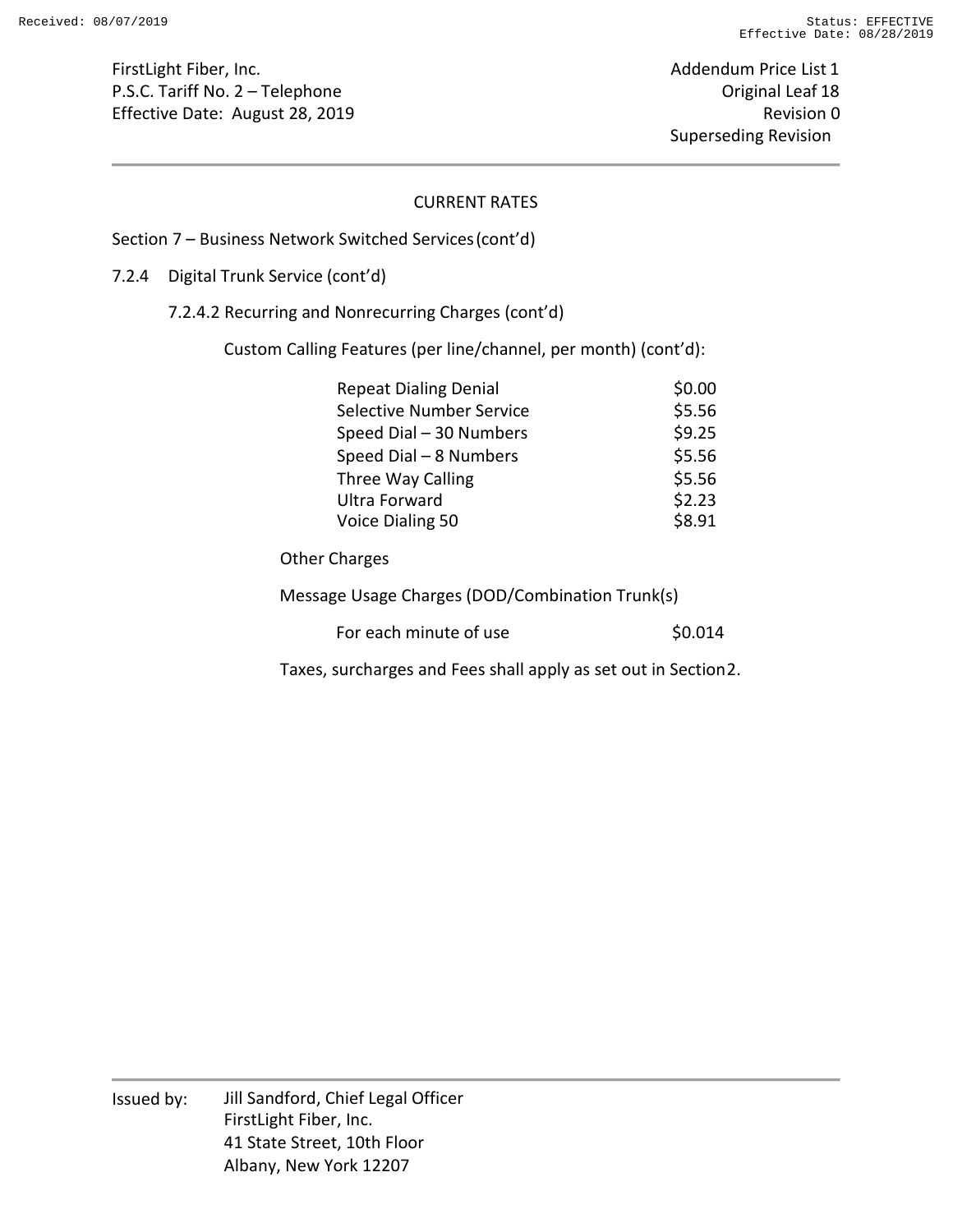Addendum Price List 1 Original Leaf 19 Revision 0 Superseding Revision

#### CURRENT RATES

#### Section 7 – Business Network Switched Services (cont'd)

#### 7.2.5 Simplex Service

7.2.5.3 Recurring and Nonrecurring Charges\*

\*In addition to nonrecurring charges listed below, service order charges apply as described in Section 3 of this tariff.

| Simplex I (per station line)                                |          |
|-------------------------------------------------------------|----------|
| Nonrecurring Connection Charges $\star$ :                   |          |
| -New Line $(1st$ Line)                                      | \$149.95 |
| -New Line $(2^{nd}$ and subsequent line on same order)      | \$50.95  |
| -Existing Line/Number being migrated (1 <sup>st</sup> Line) | \$149.95 |
| -Existing Line/Number being migrated                        |          |
| $(2nd$ and subsequent line on same order)                   | \$50.95  |

 $\star$  Nonrecurring connection charges are waived if a 3 year or longer term agreement is signed. In case of a move or reinstallation of the same lines during that term, all connection charges shall apply.

Monthly Recurring Charges:

| Term                            | Per Line                      |
|---------------------------------|-------------------------------|
| 12 months to 35 months          | \$22.50                       |
| 36+ months                      | \$17.50                       |
| Included Features:              |                               |
| <b>Call Forward Variable</b>    | Carrier Toll Denied           |
| Call Forward Busy Internal      | Call Transfer                 |
| Call Forward Busy External      | Group Intercom                |
| Call Forward No Answer Internal | Internal Billing Number (IBN) |
| Call Forward No Answer External | Speed Calling -8 or 30        |
| Call Hold                       | 3 Way Calling                 |
| Call Pickup                     |                               |

Optional Features

All optional features are priced the same as described in section 7.2.4.2 (custom calling features) of this tariff.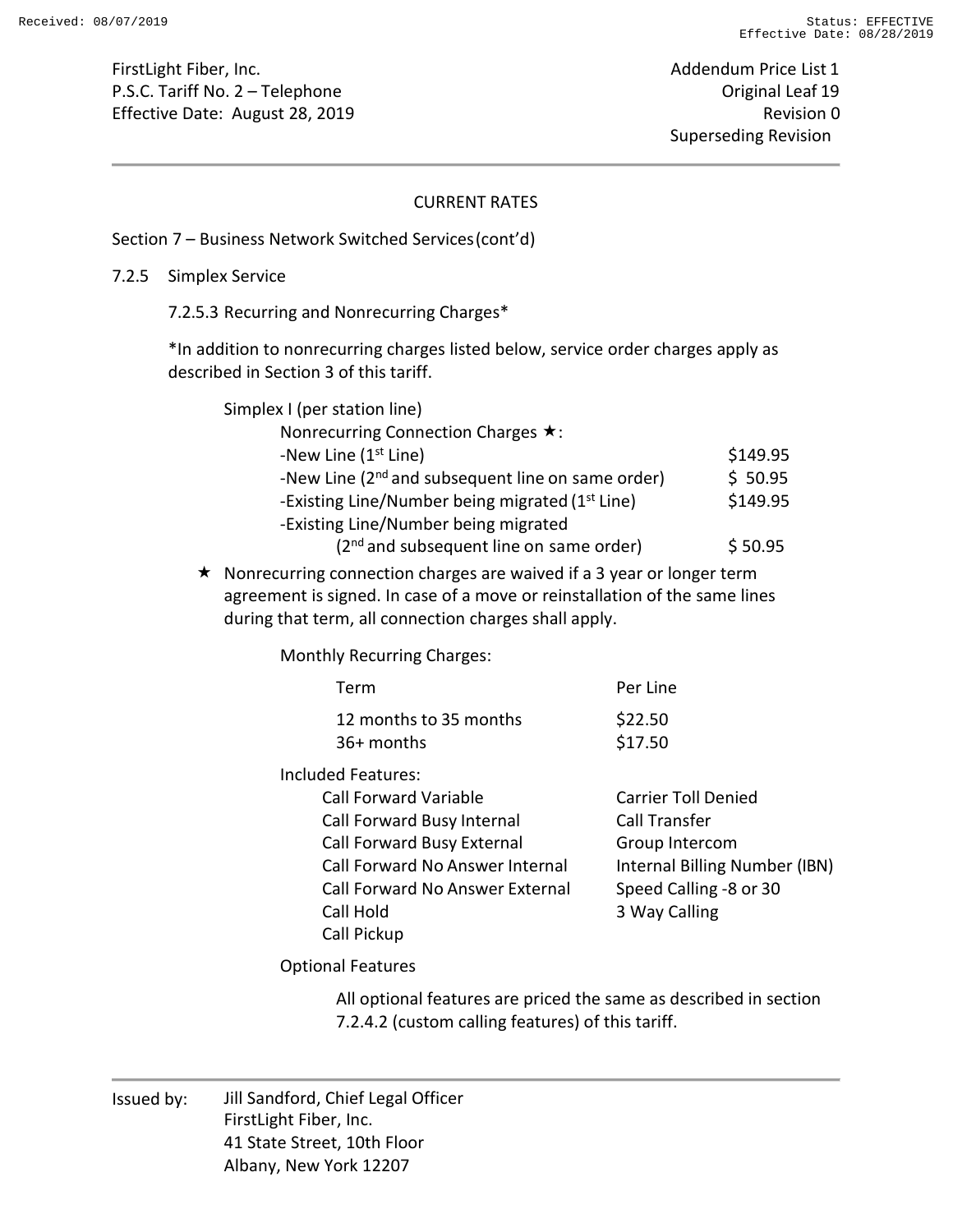Addendum Price List 1 Original Leaf 20 Revision 0 Superseding Revision

#### CURRENT RATES

#### Section 7 – Business Network Switched Services (cont'd)

7.2.5 Simplex Service (cont'd)

Simplex II (per station line)

| Nonrecurring Connection Charges*:                                     |          |
|-----------------------------------------------------------------------|----------|
| -New Line $(1st$ Line)                                                | \$149.95 |
| -New Line (2 <sup>nd</sup> and subsequent line on same order) \$50.95 |          |
| -Existing Line/Number being migrated                                  |          |
| $-1st$ Line)                                                          | \$149.95 |
| - 2 <sup>nd</sup> and subsequent line on same order                   | \$50.95  |
|                                                                       |          |

\*Nonrecurring connection charges are waived if a 3 year or longer term agreement is signed. In case of a move or reinstallation of the same lines during that term, all connection charges shall apply.

Monthly Recurring Charges:

| Term                   | Per Line |
|------------------------|----------|
| 12 months to 35 months | \$29.95  |
| 36+ months             | \$24.95  |

Included Features (All Features Included with Simplex I plus):

| <b>Automatic Call Distribution</b>       | Do Not Disturb                             |
|------------------------------------------|--------------------------------------------|
| Calling Line Identification              | <b>Executive Busy Override</b>             |
| Calling Line Identification with Flash   | <b>Executive Busy Override Exempt</b>      |
| <b>Call Park</b>                         | <b>Flexible Station Control Conference</b> |
| <b>Call Waiting</b>                      | Last Number Redial                         |
| Call Waiting Intragroup                  | <b>Multiple Appearance</b>                 |
| <b>Denied Originating Service</b>        | <b>Directory Number</b>                    |
| <b>Denied Terminating Service</b>        | Privacy                                    |
| Directed Call Pickup Barge-In            | Privacy Release                            |
| Directed Call Pickup Barge-In Exempt     | Security                                   |
| Directed Call Park                       | <b>Station Message Detail Recording</b>    |
| Directed Call Pickup Non-Barge-In        | (SMDR)                                     |
| Directed Call Pickup Non-Barge-In Exempt |                                            |
|                                          |                                            |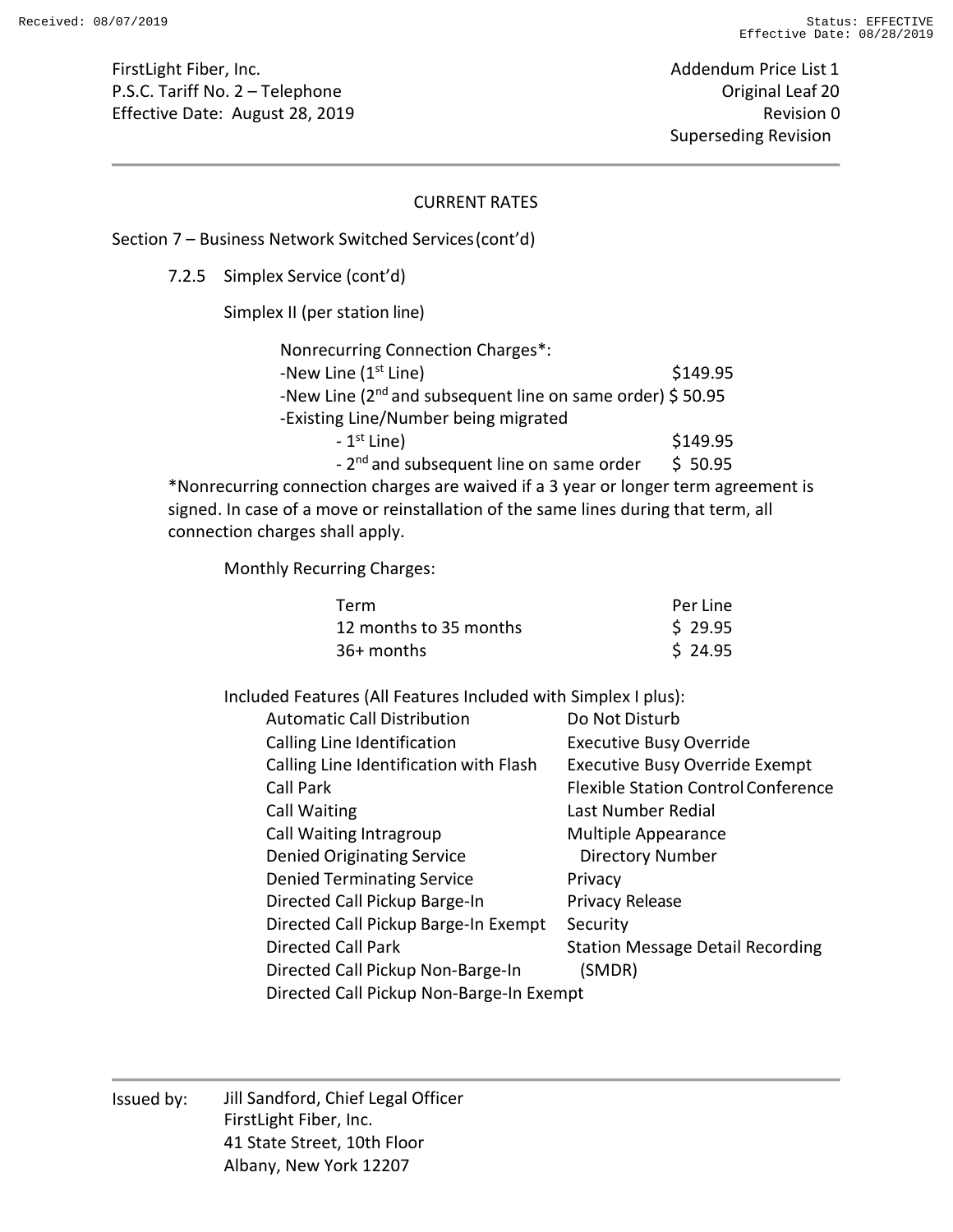Section 7 – Business Network Switched Services (cont'd)

Addendum Price List 1 Original Leaf 21 Revision 0 Superseding Revision

#### CURRENT RATES

| 7.2.5 | Simplex Service (cont'd)               |                                                                                                                        |         |  |  |
|-------|----------------------------------------|------------------------------------------------------------------------------------------------------------------------|---------|--|--|
|       | Simplex II (per station line) (cont'd) |                                                                                                                        |         |  |  |
|       | <b>Optional Features</b>               |                                                                                                                        |         |  |  |
|       |                                        | All optional features are priced the same as described in section 7.2.4.2<br>(custom calling features) of this tariff. |         |  |  |
|       | 7.2.5.4                                | <b>Other Charges</b>                                                                                                   |         |  |  |
|       |                                        | Message Usage Charges (all packages)                                                                                   |         |  |  |
|       |                                        | For each minute of use                                                                                                 | \$0.014 |  |  |
|       |                                        | Direct Inward Dialing Number Blocks (all packages)                                                                     |         |  |  |
|       |                                        | First Group of 20 Numbers (per month)                                                                                  | \$5.00  |  |  |
|       |                                        | Subsequent Groups of 10 Numbers (per month)                                                                            | \$2.50  |  |  |
|       |                                        | Exchange Access Charge (all packages)                                                                                  |         |  |  |
|       |                                        | Per Station, all terms                                                                                                 | \$1.61  |  |  |
|       |                                        | Taxes, surcharges and Fees shall apply as set out in Section 2.                                                        |         |  |  |
|       |                                        |                                                                                                                        |         |  |  |

7.2.6 Remote Call Forward Number (per number, per path, per month \$18.45